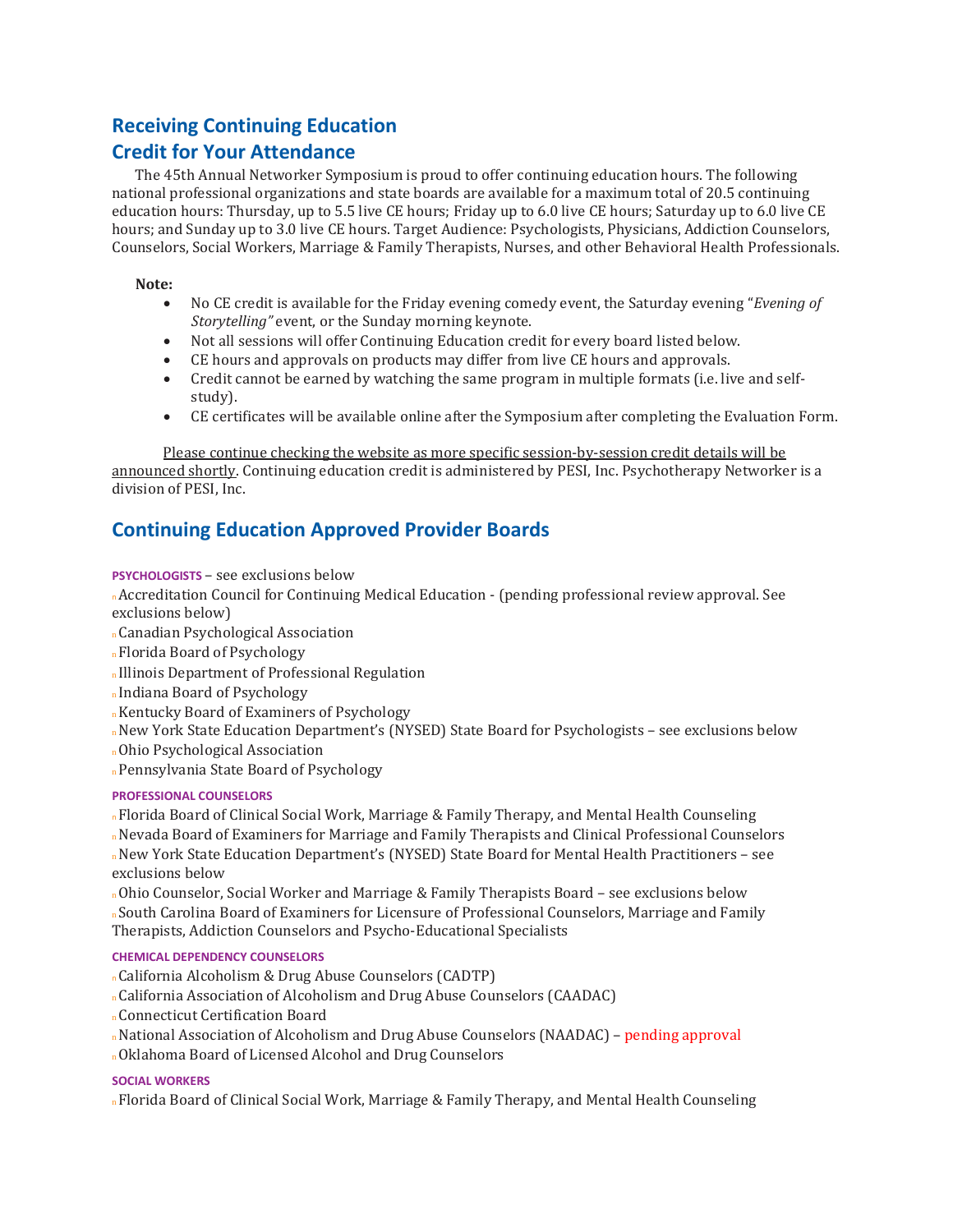- n Illinois Department of Professional Regulation
- n Kansas Behavioral Sciences Regulatory Board
- n Minnesota Board of Social Work
- n National Association of Social Workers Colorado Chapter
- n New York State Education Department's (NYSED) State Board for Social Work see exclusions below
- n Ohio Counselor, Social Worker and Marriage & Family Therapists Board see exclusions below

#### **MARRIAGE AND FAMILY THERAPISTS**

<sup>n</sup>Florida Board of Clinical Social Work, Marriage & Family Therapy, and Mental Health Counseling

- n Illinois Department of Professional Regulation
- n Nevada Board of Examiners for Marriage and Family Therapists and Clinical Professional Counselors n New York State Education Department's (NYSED) State Board for Mental Health Practitioners – see exclusions below

n Ohio Counselor, Social Worker and Marriage & Family Therapists Board – see exclusions below n South Carolina Board of Examiners for Licensure of Professional Counselors, Marriage and Family Therapists, Addiction Counselors and Psycho-Educational Specialists

#### **PHYSICIANS**

<sup>n</sup>Accreditation Council for Continuing Medical Education – (pending professional review approval – see exclusions below)

**BEHAVIORAL HEALTH NURSES/ NURSE PRACTITIONERS/CLINICAL NURSE SPECIALISTS** 

- <sup>n</sup>California Board of Registered Nursing
- n Florida Board of Nursing
- n Iowa Board of Nursing

# **Continuing Education Approvals**

#### *NASW*

*Live In-Person Event: This program is Approved by the National Association of Social Workers (Approval # 886759332-8455) for up to 20.5 continuing education contact hours.*

*Live Remote Virtual Event: This program is Approved by the National Association of Social Workers (Approval # 886759332-5954) for up to 20.5 continuing education contact hours.*

#### *Louisiana Counseling Association*

*Live In-Person Event: This live conference has been approved for up to 20.5 clock hours in Diagnosis by the Louisiana Counseling Association as authorized by the Louisiana Professional Counselor Licensing Board of Examiners.* 

*Live Remote Virtual Event: This live webinar has been approved for up to 20.5 clock hours in Diagnosis by the Louisiana Counseling Association as authorized by the Louisiana Professional Counselor Licensing Board of Examiners.* 

The Louisiana Counseling Association is approved by the Louisiana Licensed Professional Board of Examiners to offer continuing education for Louisiana Licensed Professional Counselors and Provisional Licensed Professional Counselors.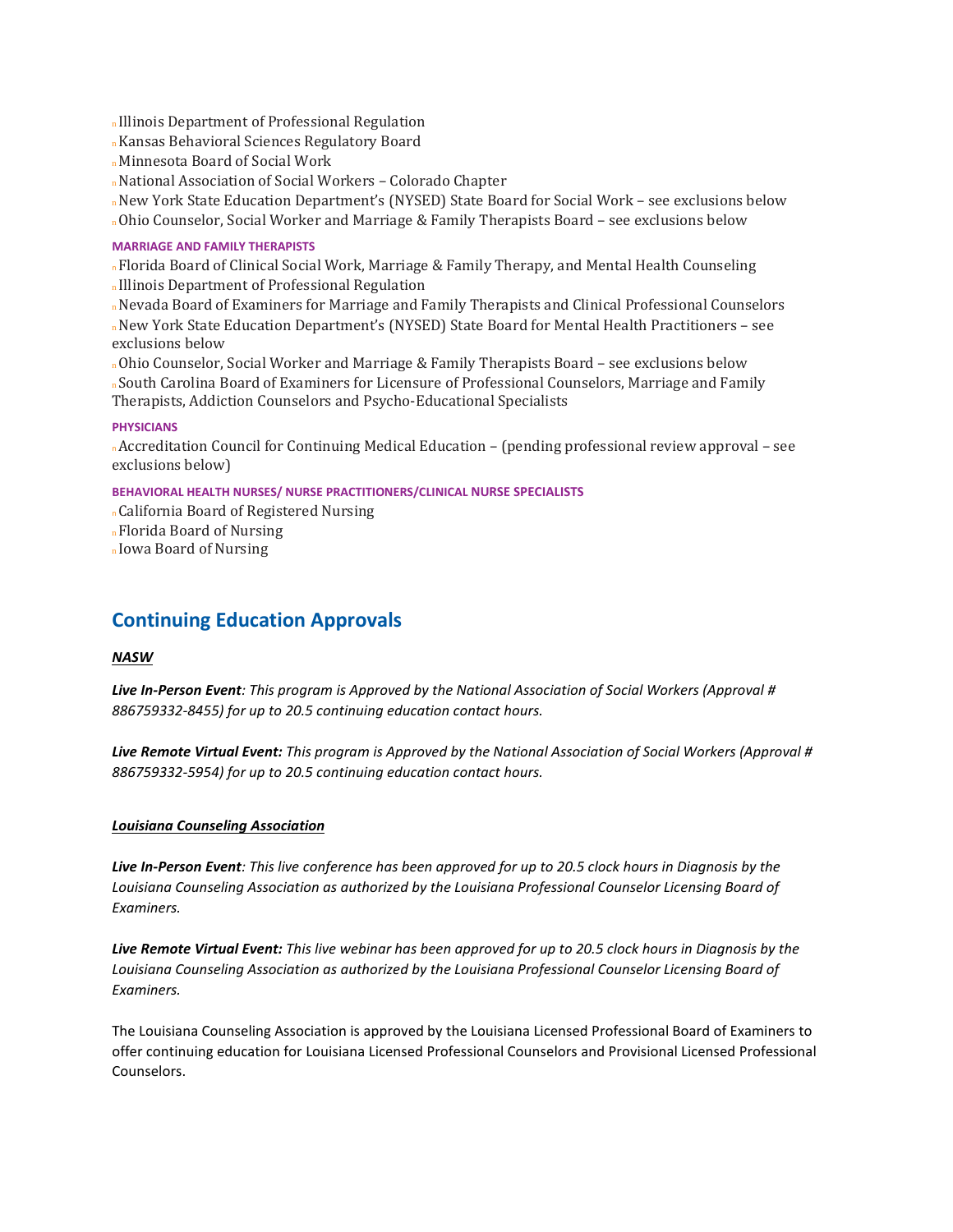# **Continuing Education Exclusions**

#### *Psychology (All Boards)*

*Psychology credit cannot be offered for the following sessions at this time:*

*107: Cultivating Post-Traumatic Growth 218: Healing Trauma in Couples Therapy 403/503: Pathways to Stillness 406/506: Hypnosis for Trauma and Chronic Pain 414: IFS and Polyvagal Theory 418: Rethinking Anxiety in Light of the Pandemic Lunch Address: Why Aren't We Talking About Narcissism? 609: The Ethical Lives of Clients 615: Reimagining Exposure Therapy*

#### *ACCME*

*ACCME credit cannot be offered for the following sessions at this time:*

*113: What's New with Sex? 114: Happily Even After 117: AEDP in Action Special Evening Keynote: The Modern Abolitionist Welcome and Keynote Address: The Great Adaptation 202/302: Emotionally Focused Therapy for Traumatized Individuals 209: F\*ck Binaries! 210: The Hidden Brain Speaks 310: Working with Narcissistic Abuse 312: What Do Clients Want? 401/501: Fostering Client Flexibility 403/503: Pathways to Stillness 405/504: Emerging Psychedelic Treatments 408/508: Thriving in the Aftermath of Trauma 516: Gender-Affirmative Therapy 605: Rediscovering Wonder 606: Treating Suicide Risk with Competence and Confidence 609: The Ethical Lives of Clients 614: NeuroMeditation for Mental Health*

*New York Counselors, Marriage and Family Therapists, Psychologists\*, and Social Workers New York credit cannot be offered for the following sessions:*

*209: F\*ck Binaries! Welcome and Keynote Address: Busting Open How We Think About Burnout 418: Rethinking Anxiety in Light of the Pandemic*

*\*In addition to the sessions listed above for all Psychologists*